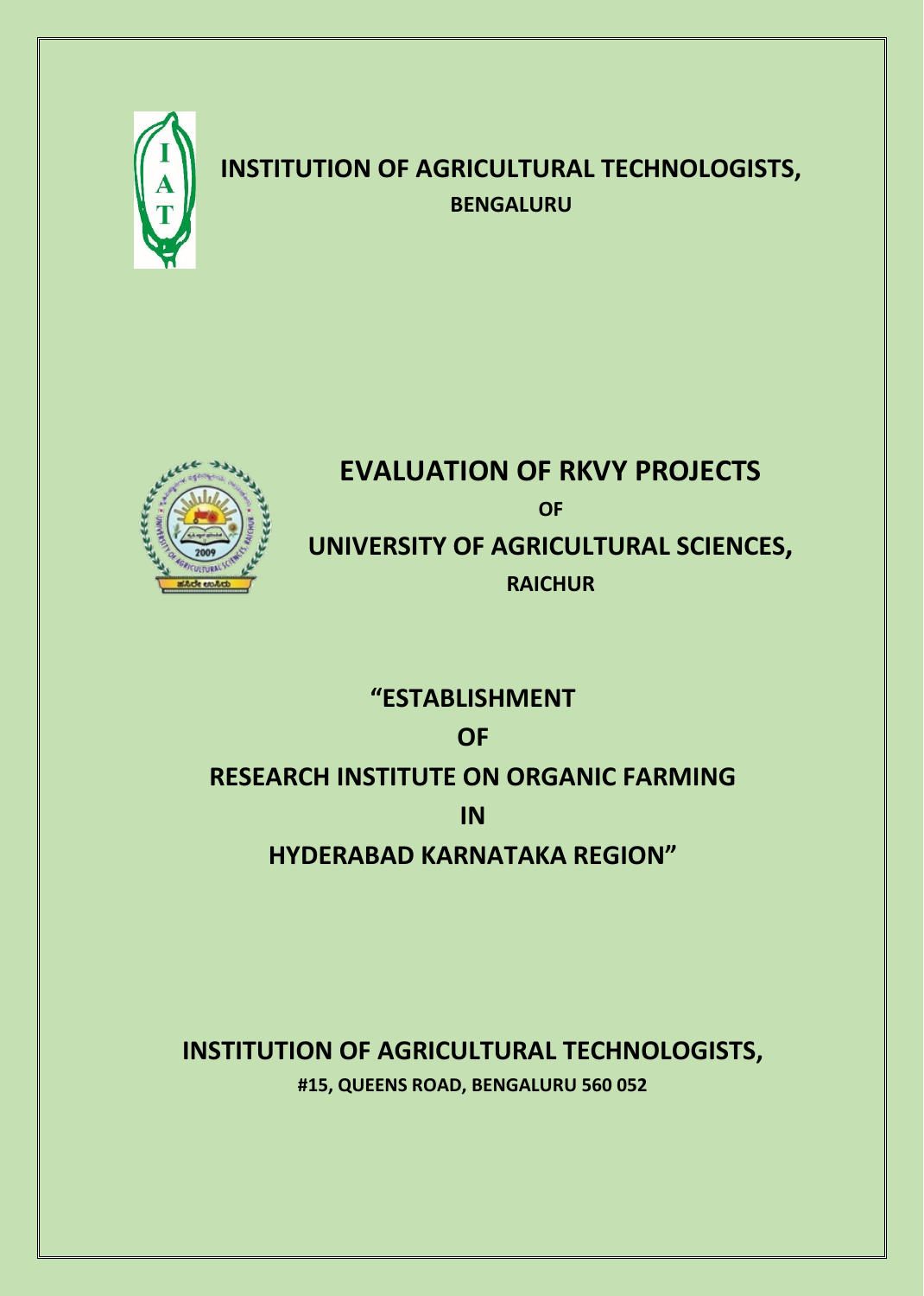## **ESTABLISHMENT OF RESEARCH INSTITUTE ON ORGANIC FARMING IN HYDERABAD KARNATAKA REGION**

#### **EXECUTIVE SUMMARY**

 Agriculture plays a vital role in India's economy. 54.6% of the population is engaged in agriculture and allied sectors. The total geographical area of the country is 328.7 million ha, of which reported net sown area is 140.1 million ha and the gross cropped area is 198.4 million ha with a cropping intensity of 142 percent. Total food grain production during 2016-17 in the country is estimated at 275.68 million tonnes (Annual Report 2017-18, Department of Agriculture, Cooperation and Farmers welfare, Government of India).

The inability of Indian agriculture to meet the demand for food in the country during the two and half decades immediately after independence had been a matter of concern at those times. India has moved from an era of chronic food shortage during the 1960s to food self-sufficiency and even food exports from the 1990s. The green revolution fulfilled our aspirations by changing India from a food importing to a food exporting nation (Narayanan, 2005).

Although India has achieved self-sufficiency in food production and is also exporting foods, the achievement has been at the expense of ecology and environment and to the detriment of the well-being of the people.

The adverse environmental and social impacts of modern agriculture are universal. Pretty (1995) summarized them as follows:

- contamination of water by pesticides, nitrates, soil and livestock wastes, causing harm to wildlife, disruption of ecosystems and possible health problems in drinking water;
- contamination of food and fodder by residues of pesticides, nitrates and antibiotics;
- damage to farm and natural resources by pesticides, causing harm to farm workers and public, disruption of ecosystems and harm to wildlife;
- contamination of the atmosphere by ammonia, nitrous oxide, methane and the products of burning, which play a role in ozone depletion, global warming and atmospheric pollution;
- overuse of natural resources, causing depletion of groundwater and loss of wild foods and habitats and their capacity to absorb wastes causing water-logging and increased salinity;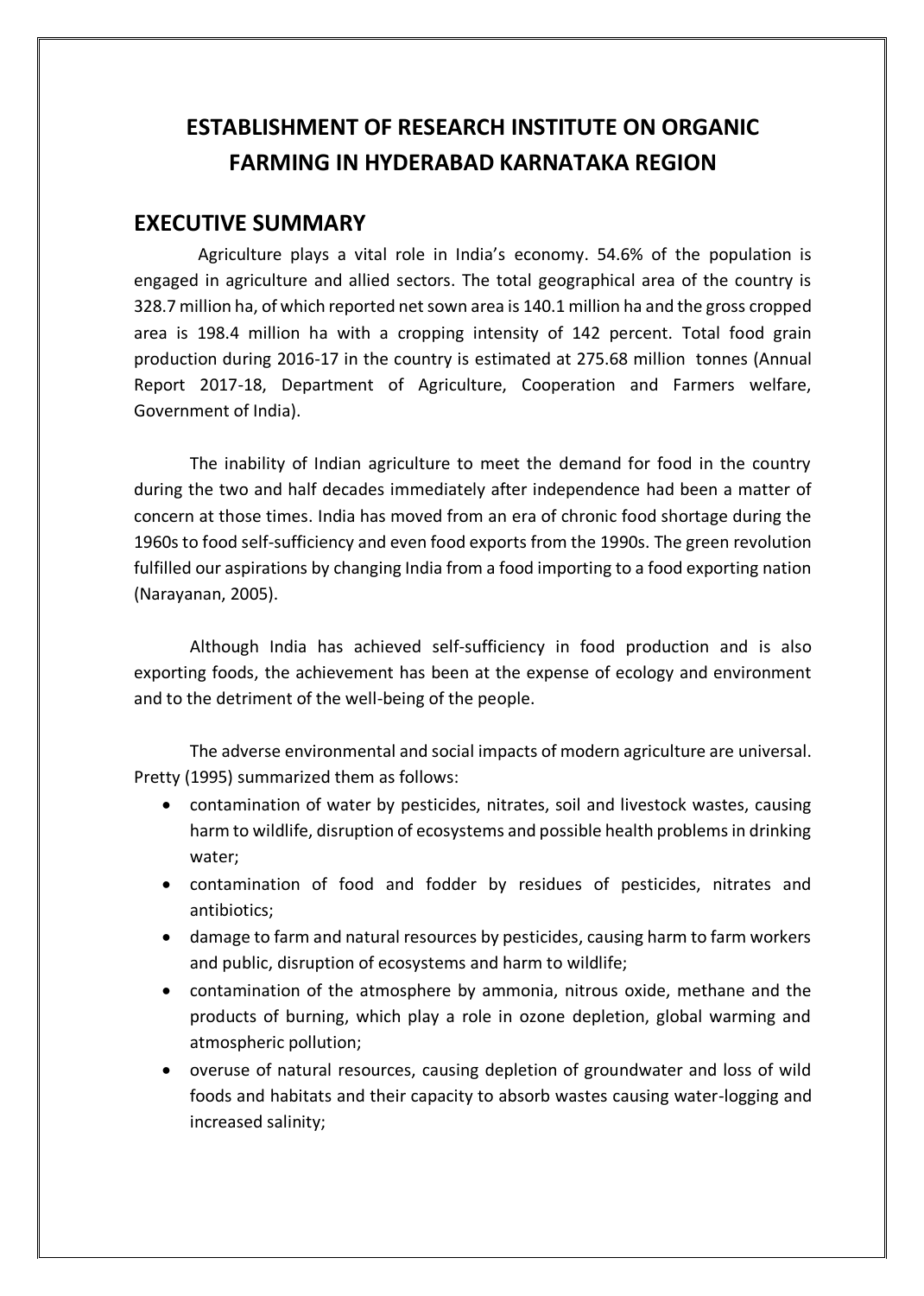- the tendency in agriculture to standardise and specialise by focusing on modern varieties, causing the displacement of traditional varieties and breeds;
- new health hazards for workers in the agrochemical and food -processing industries.

 The necessity of having an alternative agriculture method which can function in a friendly eco-system while sustaining and increasing the crop productivity is realized now. Organic farming is recognized as the best-known alternative to the conventional agriculture.

 With rising concern of health issues and food safety, many consumers have turned their site to organic products. The increased consumers' interest in organic food has been attributed among others to the growing demand for food free from pesticides and chemical residues. The excess/indiscriminate use of pesticides and fertilizers has led to the entry of harmful compounds into food chain, death of natural enemies and deterioration of surrounding ecology (Chitale et al., 2012). Organic foods promote balance among humans, other living organisms and the nature. It also promotes no artificial preservatives and best maintains the originality of food. This prevents excess use of harmful ingredients and thereby ensures health (Raahinipriya P and Rani R Jansi, 2018).

 Organic farming system emphasizes on the use of organic matter for enhancing soil properties, minimizing food chain associated health hazards and attaining closed nutrient cycles, the key factors for sustainable agriculture. Organic agriculture is a production system which includes agriculture with biodiversity, ecosystem and biological cycle and excludes all chemical and synthetic inputs. It avoids chemical fertilizers, hormones, feed additives and pesticides and promotes natural techniques like crop rotation, animal manure, off-farm waste, crop residues, plant protection and nutrient mobilization (Negi Priyanka and Negi MS, 2018).

The basic concepts behind organic farming are:

- 1. It concentrates on building up the biological fertility of the soil so that the crops take the nutrients they need from steady turnover within the soil nutrients produced in this way and are released in harmony with the need of the plants.
- 2. Control of pests and diseases and weeds is achieved by the development of an ecological balance within the system and by the use of bio-pesticides and various cultural techniques such as crop rotation, mixed cropping and cultivation.
- 3. Organic farmers recycle all wastes and manures within a farm, but the export of the products from the farm results in a steady drain of nutrients.
- 4. Enhancement of the environment in such a way that wild life flourishes.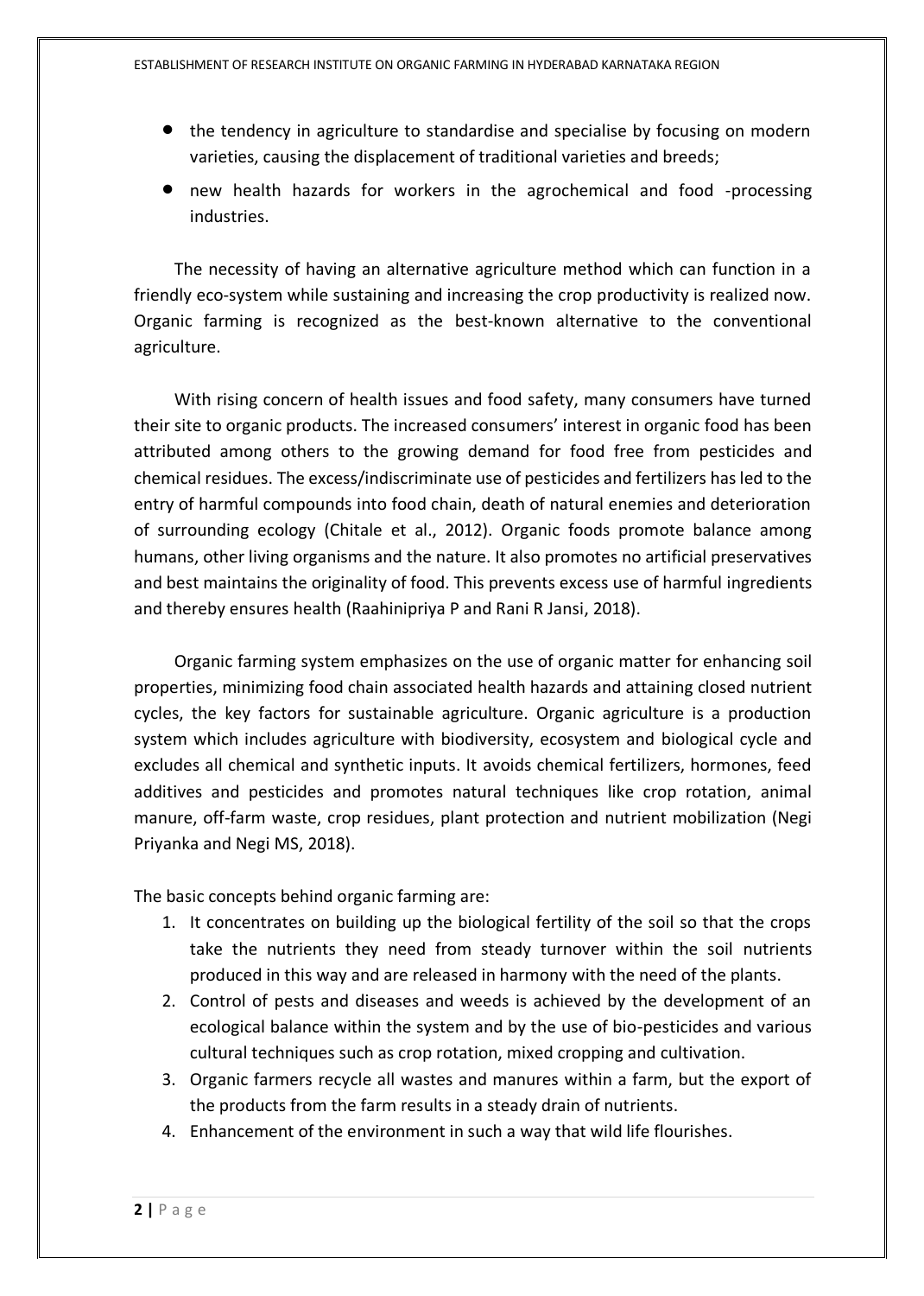Keeping the above in view, the project, "**ESTABLISHMENT OF RESEARCH INSTITUTE ON ORGANIC FARMING IN HYDERABAD KARNATAKA REGION"** was taken up by University of Agricultural Sciences, Raichur with Rashtriya Krishi Vikas Yojana funding. The project was implemented from 2013-14 to 2016-17. The details of the project are as under:

| 1. | <b>Title of Project</b>                     | $\ddot{\cdot}$ | "ESTABLISHMENT OF RESEARCH INSTITUTE<br><b>ORGANIC FARMING</b><br>IN<br><b>HYDERABAD</b><br>ON.<br><b>KARNATAKA REGION"</b> |
|----|---------------------------------------------|----------------|-----------------------------------------------------------------------------------------------------------------------------|
| 2. | Principal<br>officer<br><b>Nodal</b><br>and |                | Dr. Satyanarayana Rao,                                                                                                      |
|    | Investigator                                |                | Professor of Agronomy, Main Agricultural                                                                                    |
|    |                                             |                | Research Station, University of Agricultural                                                                                |
|    |                                             |                | Sciences, Raichur                                                                                                           |
| 3. |                                             |                | Main Agricultural Research station, Raichur                                                                                 |
|    | Implementing Institution (S) and            |                | College of Agriculture, Bheemarayanagudi                                                                                    |
|    | other collaborating Institution :           |                | Agricultural Research Station, Kalaburgi                                                                                    |
|    | (s)                                         |                | Agricultural Research Station, Bidar                                                                                        |
|    |                                             |                | Agricultural Research Station, Hagari                                                                                       |
| 4. | of<br>Date<br>οf<br>commencement<br>Project | $\ddot{\cdot}$ | October 2013                                                                                                                |
| 5. | <b>Approved date of completion</b>          | $\ddot{\cdot}$ | 2016-17                                                                                                                     |
| 6. | <b>Actual date of completion</b>            | $\ddot{\cdot}$ | August 2016                                                                                                                 |
| 7. | <b>Project cost</b>                         | ÷              | Rs. 150 lakhs                                                                                                               |

The objectives of the project are as follows:

- 1. Survey, documentation and Scientific validation of potential ITK's.
- 2. To develop location specific organic production technologies (Package of Practice for different crops and cropping systems with assessing the long-term effect on productivity, soil health and quality produce.
- 3. To develop research facilities to address the various problems of organic farming.
- 4. To develop and demonstrate the Integrated Organic Farming Systems (diversified organic farming practices and land use systems) in different agro-climatic regions to sustain natural resources, enhance the productivity and farm income.
- 5. To develop novel microbial strains and to establish mass production units for organic inputs (organic manures, bio-agents, bio-fertilizers, bio-pesticides etc.,) for their multiplication, demonstration and supply of quality inputs.
- 6. To develop cost effective new techniques for rapid composting of farm wastes for resource recycling.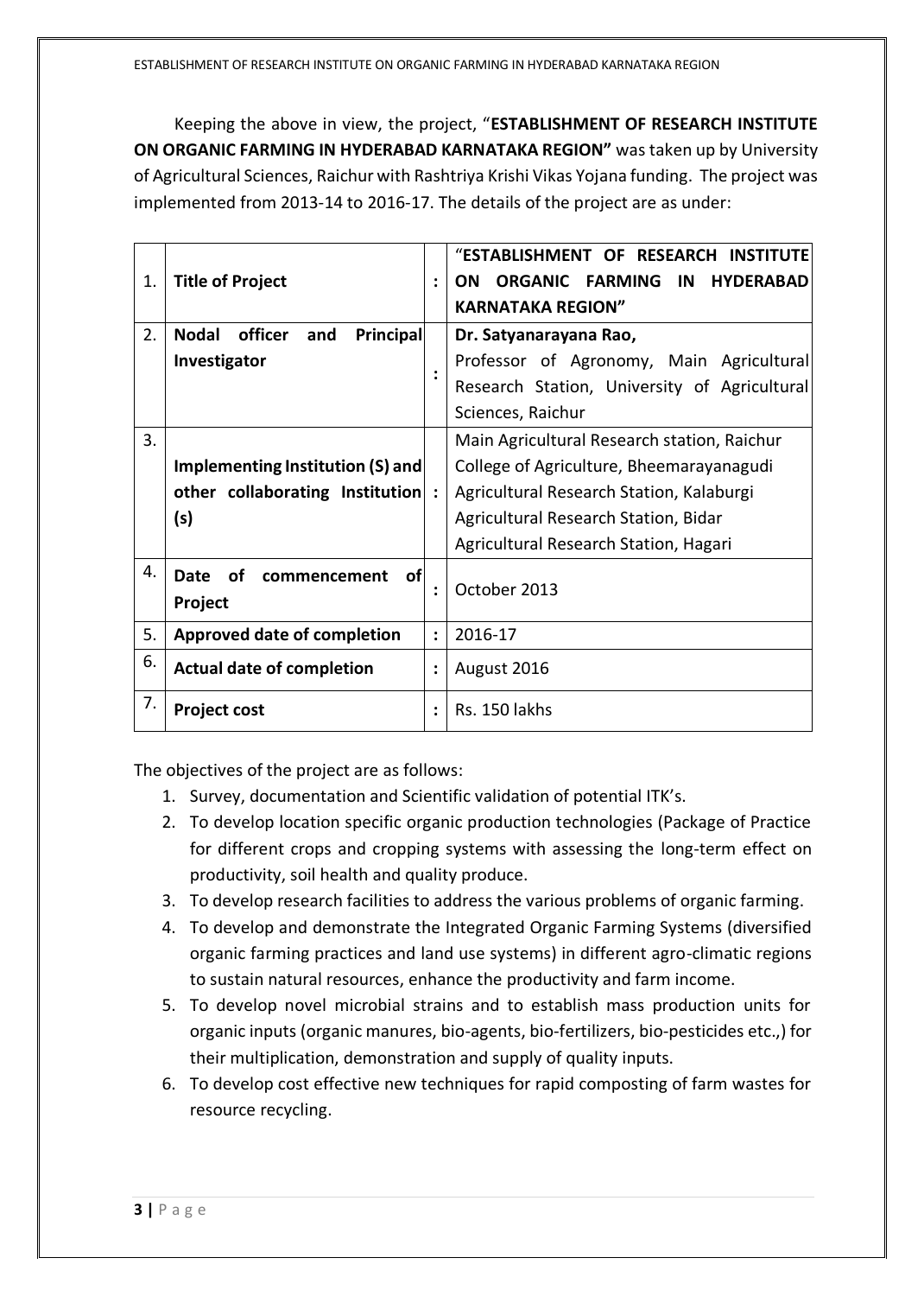7. To create scientific awareness among the farmers and the concerned regarding organic agriculture practices through capacity building (training programmes, exposure visits and participatory research etc.,).

8. To provide value addition and market linkages for organic products The context of the evaluation arises from the following facts:

- 1. Organic farming evolved thousands of years ago. Ancient farmers started crop cultivation along the river belts by using natural resources. There have been several indigenous technologies developed by farmers themselves and practiced in farming. These technologies have been modified to suit local conditions in different parts of the country and there is need to document these practices, examine their utility in sustained crop production practices and validate the technologies scientifically.
- 2. Although it is common to equate organic farming with sustainable agriculture, the two are not synonymous. Sustainability in agriculture is a broad concept, with considerations on many levels, such as environmental health, economic profitability etc. Organic farming methods strikes balance between what is taken out of the soil with what is returned to it, without relying on outside inputs. There is need to develop location specific organic production technologies (Package of Practice for different crops and cropping systems with assessing the long-term effect on productivity, soil health and quality produce.
- 3. Farmers adopting conventional organic farming face huge losses i.e. up to 71%, in the initial years (Savage, 2016). Also, the time required to achieve crop sustainability under present organic cultivation system is still unknown and thereby resulting in high cultivation cost and economic unviability. According to an USDA Survey, the organic yields were lower in 84% areas. The organic yield gap is predominant for row crops, fruit crops and vegetables. Following the conventional approach of pest management utilizing weaker organic pesticides cannot resolve the pest/disease issues in organic agriculture. And this forms the major reason for crop failure under organic. Conventional farming practices, increased mechanization and decreasing per capita land holding has led to scarcity of bioresource for compost production that forms a major bottleneck towards large scale organic conversion. Hybrid seeds are designed to respond to fertilizers and chemicals. Presently Genetic and fertilizer sensitive seed and planting materials rules the market with negligence on indigenous varieties, which are more suited for organic farming. There is a large vacuum in the availability of quality organic seeds and forms a major constraint for the farmers willing to adopt organic farming. There is need to take up research on the above common problems associated with organic farming.
- 4. There is lack of adequate research and development backup as well as training related to Organic Farming in India. Most of the farmers in the country have only vague ideas about organic farming and its advantages as against the conventional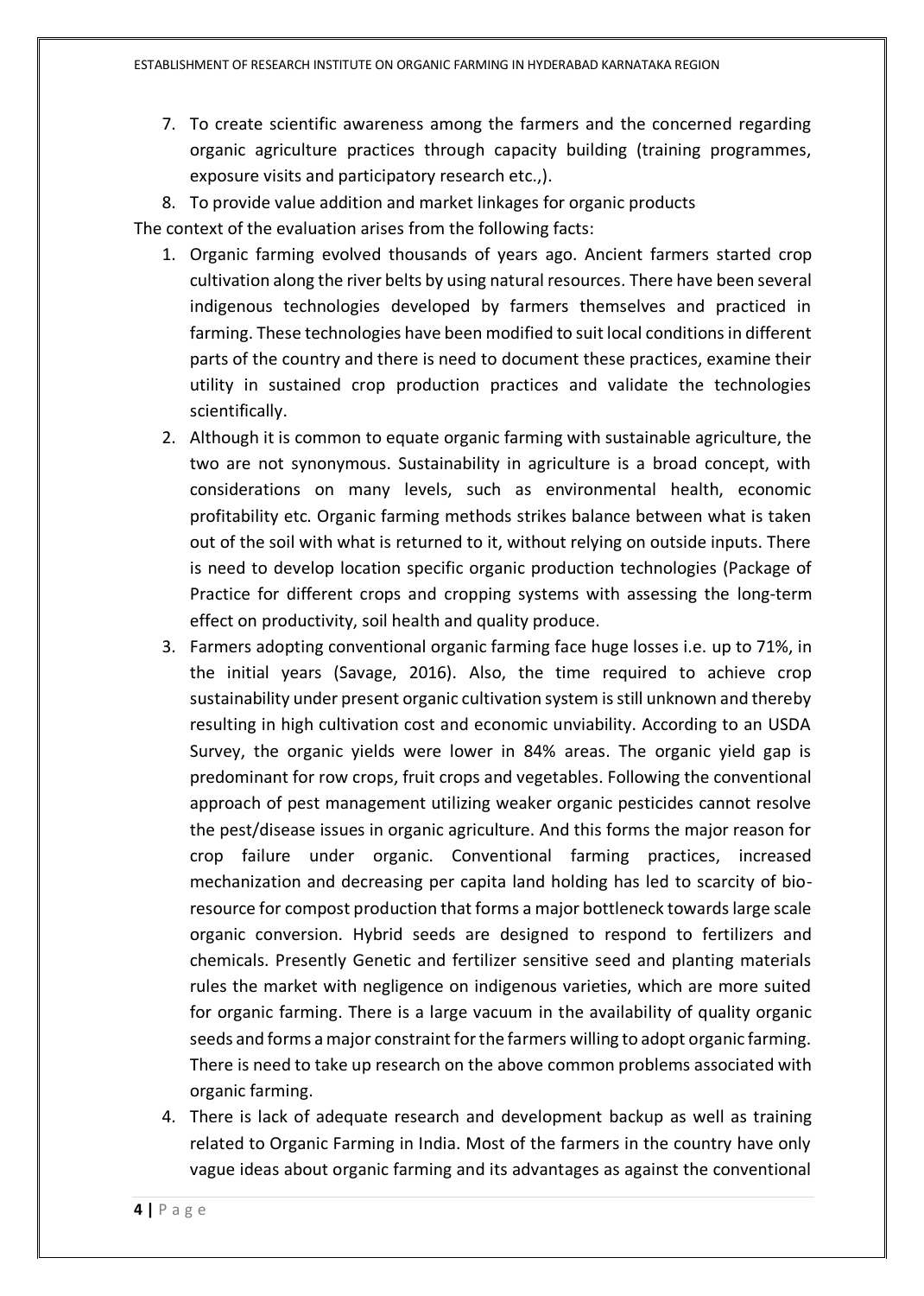farming methods. There is need to develop and demonstrate the Integrated Organic Farming Systems (diversified organic farming practices and land use systems) in different agro-climatic regions to sustain natural resources, enhance the productivity and farm income.

- 5. Following the conventional approach of pest management utilizing weaker organic pesticides cannot resolve the pest/disease issues in organic agriculture. Use of biofertilizers and bio pesticides requires awareness and willingness on the part of the farming community. Knowledge about the availability and usefulness of supplementary nutrients to enrich the soil is also vital to increase productivity.
- 6. Farmers lack knowledge of compost making using the modern techniques and also its application. The maximum they do is making a pit and fill it with small quantities of wastes. Often the pit is flooded with rainwater and result is the top of the compost remains under composted the bottom becomes like a hard cake. Proper training to the farmers will be necessary to make vermi-compost on the modern lines.
- 9. There is lack of adequate research and development backup as well as training related to Organic Farming in India. Most of the farmers in the country have only vague ideas about organic farming and its advantages as against the conventional farming methods. There is need for capacity building to create scientific awareness among the farmers and the concerned regarding organic agriculture practices through training programmes, exposure visits and participatory research etc.
- 7. Local demand for organic food is growing. India is poised for faster growth with growing domestic market. Success of organic movement in India depends upon the growth of its own domestic markets. Farmers need to be organized in a group/ association for crop cultivation such as, Organic Farming Association of India, Institute of Natural Organic Agriculture to provide value addition and market linkages for organic products.

The focus of Evaluation is:

- i. To examine whether the indigenous technology knowledge with organic farming practices followed by farmers can be examined, evaluated and validated by standardizing the practices.
- ii. To evaluate the location specific organic production technologies (Package of Practice for different crops) and cropping systems developed and assessing the long-term effect on productivity, soil health and quality produce.
- iii. To evaluate the Integrated Organic Farming Systems (diversified organic farming practices and land use systems) developed in different agro-climatic regions to sustain natural resources, enhance the productivity and farm income.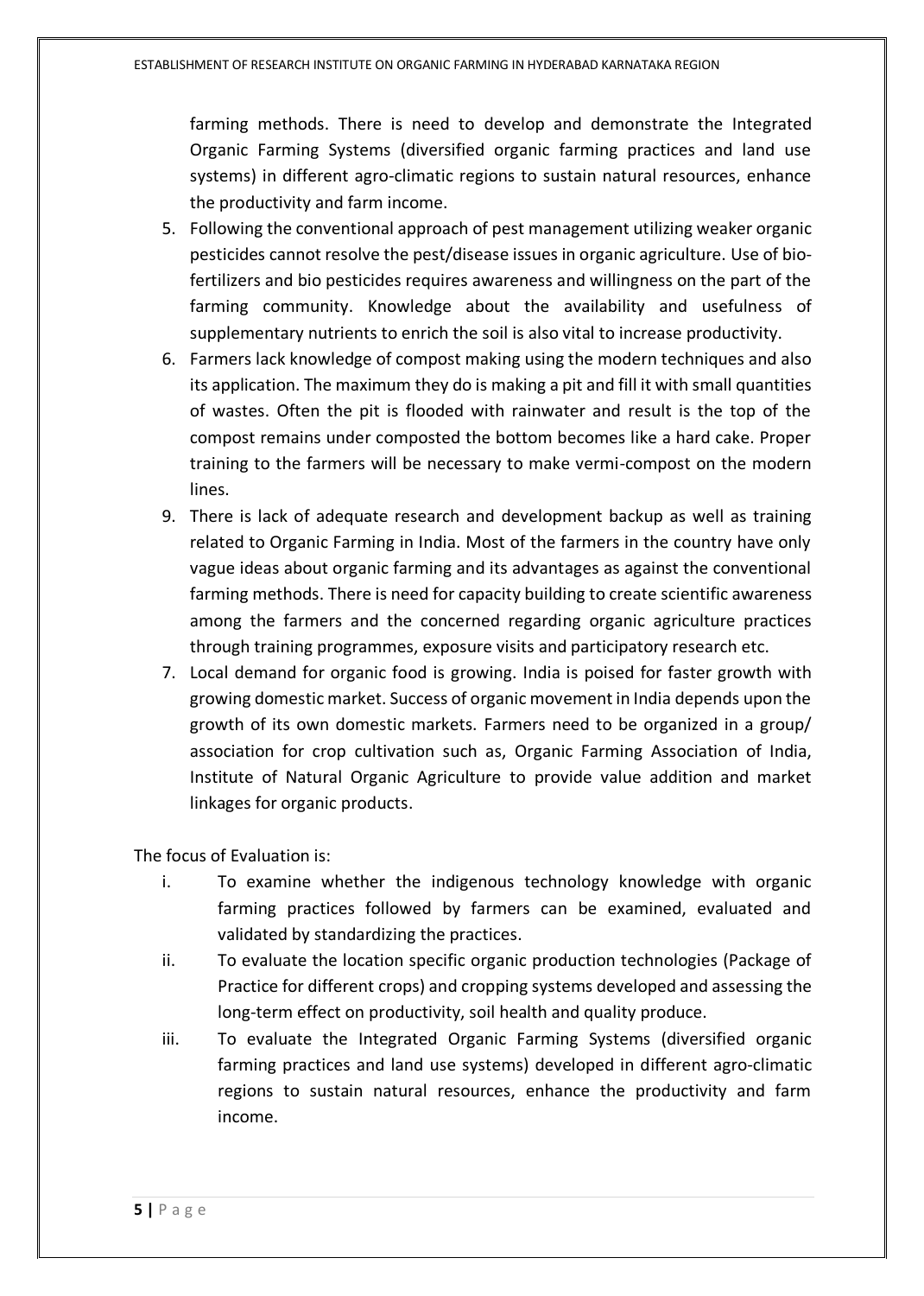- iv. To evaluate the steps taken to develop and establish mass production units for organic inputs (organic manures, bio-agents, bio-fertilizers, bio-pesticides etc.,) for their multiplication, demonstration and supply of quality inputs.
- v. To study the cost-effective new techniques for rapid composting of farm wastes for resource recycling.
- vi. To study the efforts made to create scientific awareness among the farmers and the concerned regarding organic agriculture practices through capacity building (training programmes, exposure visits and participatory research etc.).
- vii. To evaluate the steps taken to provide value addition and market linkages for organic products in Hyderabad Karnataka region.

#### **REFLECTIONS AND CONCLUSIONS**

- 1. The project has been comprehensively designed and implemented at different stations by proper monitoring. Significant findings have been arrived at by different experiments and have been successfully transferred into farmers' fields through participatory demonstrations, training programmes and publication of extension bulletins.
- 2. For identification of Indigenous Technology Knowledge, 93 innovative organic farmers in various districts were identified and ITKs followed were documented and studies for their validation were taken up. However, it was observed that standardization of the ITKs has not been taken up. The microbial compositions of various liquid organic manures were evaluated. While the beneficial effects of the microbes are known, no studies to evaluate the effect of ITKs on plant growth have been done. This could have given sufficient information for validation of the ITKs. The recommendations on use of ITKs have been done without any research studies and needs to be scientifically examined before any recommendations.
- 3. Many other ITKs identified are proposed to be taken up for standardization and validation.
- 4. Long range evaluation of location specific production technologies has been done at various locations. The research results have revealed that adoption of organic production methods will result in reduction of crop yield in the early years and become comparable in the later years. This clearly shows that without any intervention in price determination based on quality of produce, organic method of cultivation may not be viable for rainfed farmers. While package of practices for various location specific organic production technologies have been developed, unless there is some policy intervention at insuring the farmers against yield reduction seen under organic farming is taken, the technologies will not be adopted by the farmers.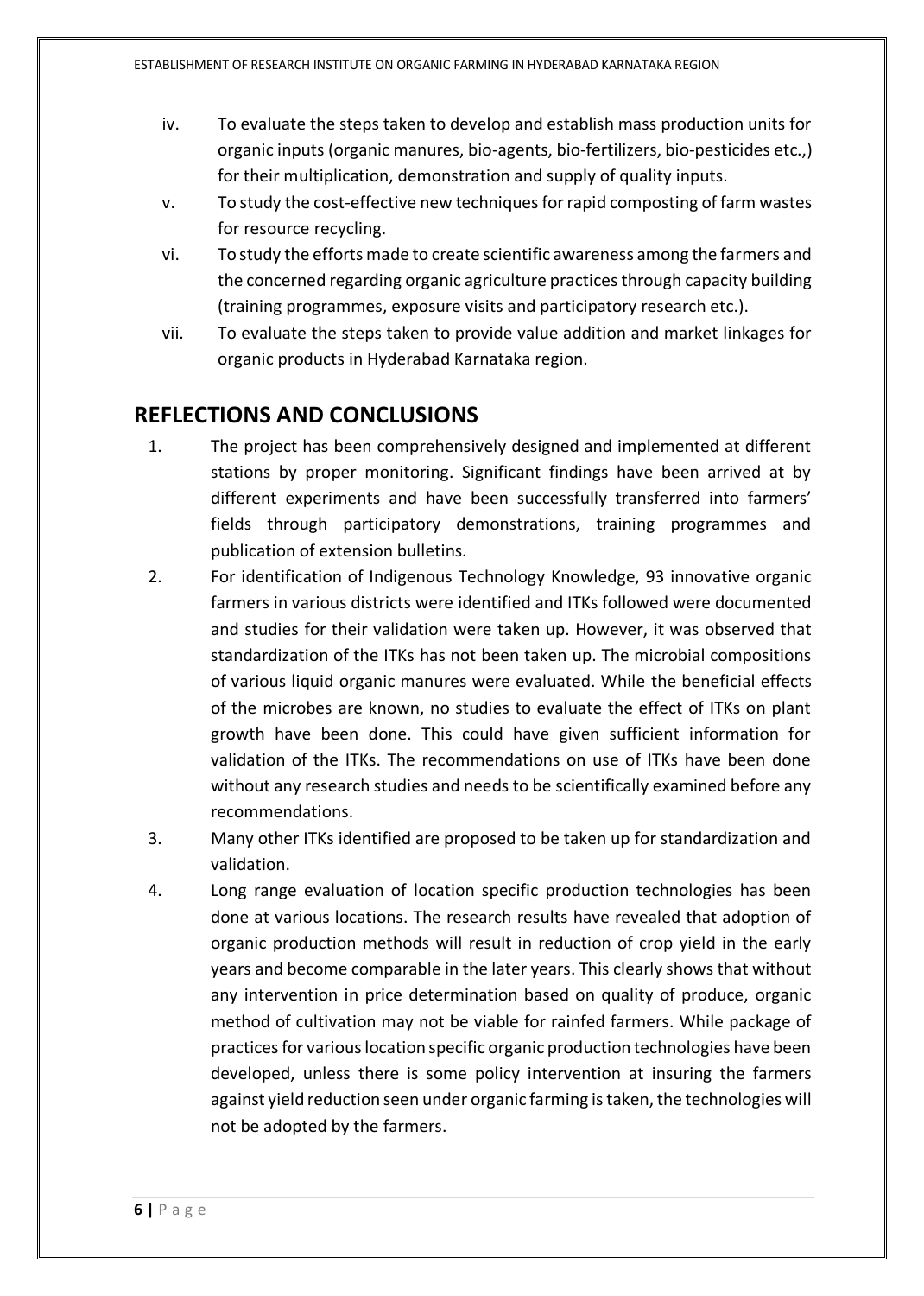- 5. In this context, the studies have missed the aspect of evaluation of quality of produce under organic production method vis a vis other method studied.
- 6. The demonstrative impact of Integrated Organic Farming Systems developed needs to be propagated among the farming community by conduct of training programmes and taking up participatory demonstration at farmer/ field level.
- 7. While efforts have been made to popularize the bio-agents, bio-fertilizers and bio-pesticides by mass production and sale, there is need to educate the farmers on use of these organic products. These items may be included in the package of practices as recommendations. There is need to include use of biopesticides in integrated pest management and in e-pest surveillance recommendations.
- 8. While capacity building exercise through conduct of training programmes, exposure visits and demonstrations has been exemplary, there is need to design the training programmes and exposure visits with specific objective orientation.
- 9. Quantifying the resources and enhancing their use efficiency through developing suitable organic production systems by identifying suitable crop varieties and other production practices including innovative bio-inputs for long term sustainability has to be done.
- 10. Studies on nutrient management including micro nutrients with various organic nutrient sources and their nutrient releasing pattern over a period of time needs to be taken up.
- 11. Long term impact of organic / natural farming practices on soil fertility status, biodiversity and environmental changes in comparison with conventional and integrated production systems has to be done.
- 12. Crop residues management in major crops of TBP and UKP command areas. (Paddy straw, Cotton stalks, Red gram stalks etc).
- 13. Organic farming research in horticultural crops including protected structures and terrace gardening.
- 14. The study has not evaluated various composting methods and standardized composting technology for the region. This has to be taken up.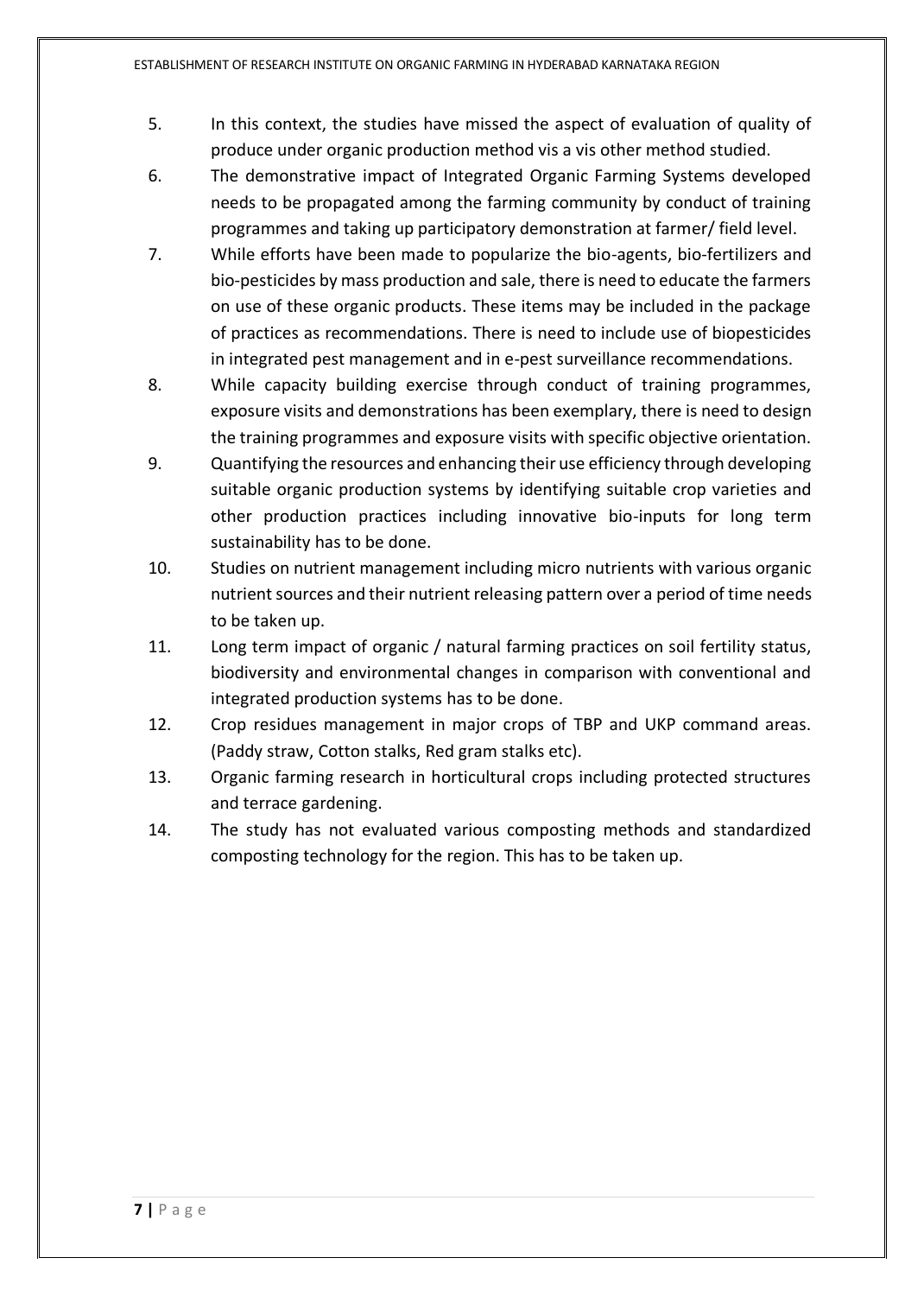## **ACTION POINTS**

- 1. Indigenous Technology Knowledge (ITKs) has been the basic fabric of organic farming practices in crop production in the country. There are innumerable ITKs which are being practiced by farmers in the region. There is need to identify, document and validate these ITKs. Efforts should be made to standardize the ITKs and conduct research on the impact of ITKs on various aspects of plant growth, yield and quality of products.
- 2. Unless there are policy interventions for quality-based price determination of organic products, cultivation of crops organically will not be viable for farmers as organic methods of cultivation have proven to result in reduction in crop yields. Policy guidelines for maintenance of soil fertility/ health through organic production methods could also be attempted.
- 3. Integrated Organic Farming systems have been tested and evaluated in different parts of the country and many models have been developed. While some attempts have been made to popularize the IOFS among farmers, there is need to attempt and try participatory demonstration approach to educate the farmers on the beneficial effects of the system in improving their income, improving soil fertility/ health and environment.
- 4. There is need to encourage use of organic manures, bio-fertilizers and biopesticides by farmers. The quality of these available at present in the market and items being made available to the farmers on discount by government departments leaves much to be desired. Although there are guidelines to test each batch of these products produced by private companies, it is never practiced or insisted. As a result, the quality of produce has been very low. There is need for the Universities to take up mass production of these products and supply to farmers under government sponsored programmes. A policy issue that is yet to be solved is the need for certification by Central Insecticides Board, Government of India for bio-pesticides manufactured by Universities.
- 5. While capacity building exercise through conduct of training programmes, exposure visits and demonstrations has been exemplary, there is need to design the training programmes and exposure visits with specific objective orientation.
- 6. Quantifying the resources and enhancing their use efficiency through developing suitable organic production systems by identifying suitable crop varieties and other production practices including innovative bio-inputs for long term sustainability has to be done.
- 7. Studies on nutrient management including micro nutrients with various organic nutrient sources and their nutrient releasing pattern over a period of time needs to be taken up.